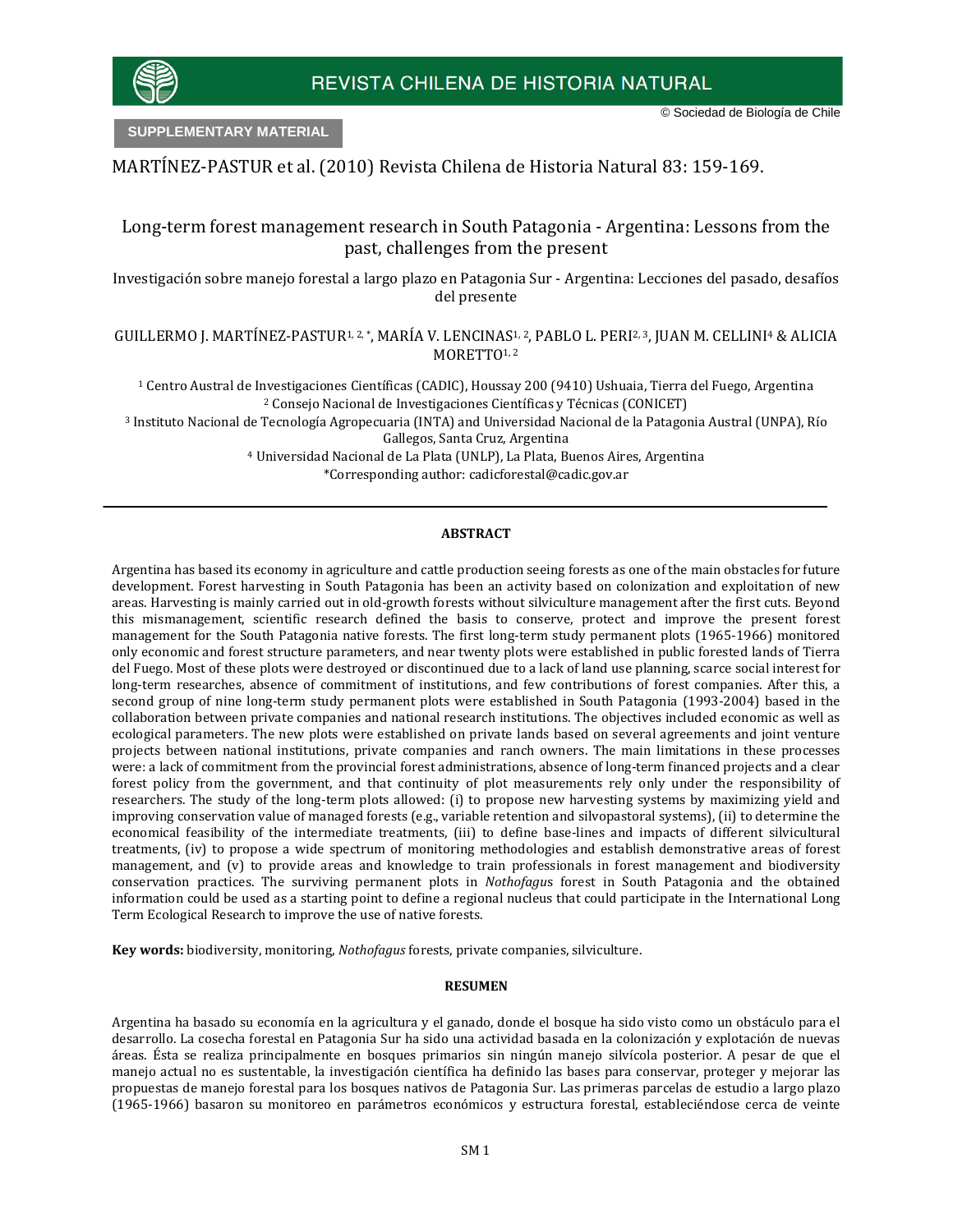parcelas en bosques fiscales de Tierra del Fuego. La mayoría fueron destruidas o discontinuadas debido a la falta de planificación del uso de la tierra, escaso interés social en la investigación, falta de compromiso de instituciones, y poca colaboración con empresas forestales. Posteriormente, un segundo grupo de nueve parcelas se estableció en Patagonia Sur (1993-2004) basado en la colaboración entre empresas privadas e instituciones nacionales. Los objetivos incluyeron parámetros económicos y ecológicos. Las parcelas se establecieron en tierras privadas conjuntamente con empresas privadas y estancieros, mediante la firma de acuerdos y proyectos de investigación. Los principales problemas encontrados fueron: falta de compromiso de las administraciones forestales, ausencia de proyectos financiados a largo plazo, y que la responsabilidad de las parcelas continúa bajo la iniciativa personal de los investigadores participantes. El estudio de las parcelas permitió: (i) proponer nuevos sistemas de regeneración basados en la maximización del rendimiento y el mejoramiento del valor de conservación de los bosques manejados (e.g., retención variable y sistemas silvopastoriles), (ii) determinar la factibilidad económica de aplicación de tratamientos intermedios, (iii) determinar líneas base y definir los impactos de distintos sistemas silvícolas, (iv) proponer metodologías de monitoreo de amplio espectro y establecer áreas demostrativas de manejo, y (v) proveer áreas y conocimientos para entrenar profesionales en prácticas de manejo forestal y conservación de la biodiversidad. Las parcelas permanentes ya establecidas en los bosques de *Nothofagus* de Patagonia Sur y las bases de datos obtenidas podrían servir como punto de partida para definir un núcleo regional que pueda participar en el International Long Term Ecological Research para asegurar el uso sustentable de los bosques nativos.

**Palabras clave:** biodiversidad, bosques de *Nothofagus*, compañías privadas, monitoreo, silvicultura.

# COLONIZATION AND FOREST RESOURCES EXPLOITATION IN SOUTH PATAGONIA

Historically Argentina has based its economy in agriculture and cattle production, seeing the forests as one of the main obstacles for future development. In South Patagonia, removal of forests followed by fires and substitution to grasslands was recognized as an adequate practice at the beginning of the last century (Rothkugel 1916) although later this was described as incompatible practices for sustainable forest management (Alfonso 1942, Cozzo et al. 1967, Alonso et al. 1968).

First forest harvestings in South Patagonia were carried out by clear cuts (Peri et al. 2002, Gea et al. 2004), combined with high livestock grazing. After that, other silvicultural methods were proposed (Costantino 1950), but they were always driven by economical rules to maximize benefits and minimize costs (Alfonso 1942). Beside this, forest harvesting in South Patagonia has been an activity based on colonization and exploitation of new areas (Martínez Pastur & Lencinas 2005). Harvesting is mainly carried out in old-growth forests without silviculture management after first cuts. In contrast, during the last decade of the last century a change in the forest management framework was proposed (e.g., Franklin et al. 1997), where ecological and social values acquired greater significance in the design of the new silvicultural proposals (Martínez Pastur & Lencinas 2005, Peri et al. 2005, Peri 2005, 2006, González et al. 2006).

## FOREST RESEARCH IN ARGENTINA AND SOUTH PATAGONIA

Forest research in Argentina was related at the beginning with the Forest Administration. However, the Forest Administration was affected by several changes over time, varying their functions and objectives according to national and regional polices. The first published works in South Patagonia (e.g., Alfonso 1942) were carried out for the "*Sección Técnica de Bosques*" that was founded in 1932 as a part of the "*Dirección de Tierras - Ministerio de Agricultura de la Nación*". This organization worked under the advice of foreign researchers, most of them from Croatia. Later, the "*Dirección Forestal de la Nación*" (1943) and the "*Administración Nacional de Bosques*" (1948 - National Law N° 13,273) proposed planning management of public forest under a sustainability criterion and to fully supply national markets (Piterbarg 1965). These objectives promoted research in all native forests of the country and particularly in Patagonia, with the support of National Universities (e.g., Costantino 1950, Cozzo et al. 1967, 1969, Alonso et al. 1968). This research agreement continued with the successive forest administrations (e.g., Mutarelli & Orfila 1971, 1973), through the "*Servicio Forestal Nacional*" (1968), the "*Servicio Nacional Forestal*" (1969) and the "*Instituto Nacional Forestal*" (IFONA) (1973 - National Law N° 20,531). IFONA led forest research in South Patagonia until their dissolution in 1991.

After this point, several national institutions, as "*Instituto Nacional de Tecnología Agropecuaria*" (INTA), "*Secretaría de Recursos Naturales y Ambiente Humano*" (1991 - National Decree-Law N° 2,419) renamed as "*Secretaría de Ambiente y Desarrollo Sustentable de la Nación*" (SAyDS), "*Consejo Nacional de Investigaciones Científicas y Técnicas*" (CONICET), "*Administración de Parques Nacionales*" (APN), National Universities, as well as several regional institutions and research centres (e.g., "*Centro de Investigación Forestal*", "*Corporación Forestal Neuquina*" or "*Centro de Investigación y Extensión Forestal Andino Patagónico*") continued the research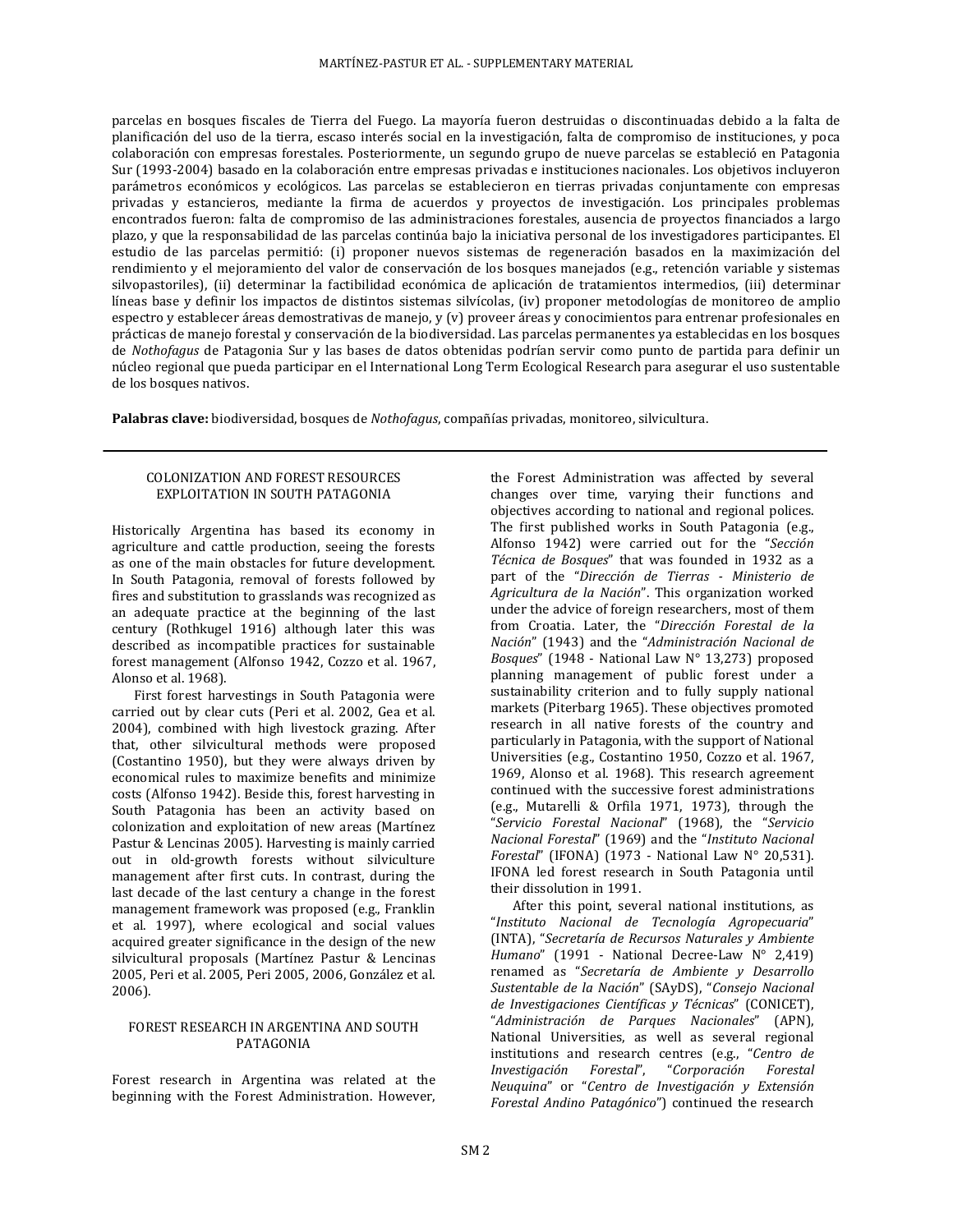related to forest issues in Patagonia. In this context, the project "*Investigación Aplicada a los Recursos Forestales Nativos* - PIARFON" created by the SAyDS, established new foundations for long-term forest management research in Patagonia through a specific agreement for 15 years between national institutions and ranch owners.

## ESTABLISHMENT OF PERMANENT PLOTS IN SOUTH PATAGONIA: LESSONS FROM THE PAST

Beyond the forest mismanagement which characterized harvesting in South Patagonia, the forest research programs defined the scientific basis to conserve, protect and improve the management of native forests (Costantino 1950, Piterbarg 1965, Mutarelli & Orfila 1969). The first long-term study permanent plots (Table 1, Fig. 1) based the monitoring plan on economic and forest structure parameters (e.g., total volume and age structure of the stands, quantity and quality of harvesting volume). The main objectives attempted to transform the oldgrowth forests toward normal-stage managed forests (secondary stands) (Cozzo et al. 1967, 1969). The selected stands represented the full forest cycle, including the entire age gradient, to obtain results in a short-medium time period (Mutarelli & Orfila 1969). Near twenty permanent plots were established in Tierra del Fuego in public forests, including several management objectives: (i) Feasibility of regeneration methods (e.g., clear-cuts and high grading cuts), (ii) intermediate treatment implementations (e.g., thinning treatments), (iii) fences to avoid livestock grazing, and (iv) plantations of exotic forest species (e.g., *Pseudotsuga menziesii* [Mirb.] Franco).

These first plots were established in *Nothofagus pumilio* (Poepp. & Endl.) Krasser and *N. betuloides* (Mirb.) Oersted stands, near to harvested stands and sawmills during the 1960s (Table 1, Fig. 1). Most of these plots (Laguna Negra, Lapataia, Ensenada, Lago Roca and Cañadón del Toro) were established in Tierra del Fuego National Park (National Law N°

| TABLE 1                                                                                                        |
|----------------------------------------------------------------------------------------------------------------|
| Long-term forest management study plots in <i>Nothofagus pumilio</i> forests of South Patagonia.               |
| Parcelas de estudio de manejo forestal a largo plazo en bosques de <i>Nothofagus pumilio</i> en Patagonia Sur. |

| Plot                                   | Year | <b>Species</b>                                       | r arccias de estudio de manejo foi estara na go piazo en bosques de riodiojagas parmito en ratagoma sur.<br>Management objectives | Province         |  |  |
|----------------------------------------|------|------------------------------------------------------|-----------------------------------------------------------------------------------------------------------------------------------|------------------|--|--|
| Laguna Negra <sup>1,3</sup>            | 1965 | N. pumilio and N.<br>betuloides                      | Thinnings                                                                                                                         | Tierra del Fuego |  |  |
| Río Tristen - Vega Café <sup>1,3</sup> | 1965 | N. pumilio                                           | Clear-cuts                                                                                                                        | Tierra del Fuego |  |  |
| Lago Roca <sup>1,2,3</sup>             | 1965 | N. pumilio and N.<br>Regeneration cuts<br>betuloides |                                                                                                                                   | Tierra del Fuego |  |  |
| Río Tierra Mayor <sup>1,3</sup>        | 1965 | N. pumilio                                           | Clear-cuts                                                                                                                        | Tierra del Fuego |  |  |
| Agua Blanca <sup>1,3,4</sup>           | 1965 | N. pumilio                                           | Clear-cuts, thinnings and prunnings                                                                                               | Tierra del Fuego |  |  |
| Monte Redondo <sup>1,2,3</sup>         | 1966 | N. pumilio                                           | Clear-cuts                                                                                                                        | Tierra del Fuego |  |  |
| Cañadón del Toro <sup>1,3</sup>        | 1966 | N. pumilio                                           | Thinnings and regeneration cuts                                                                                                   | Tierra del Fuego |  |  |
| Lapataia - Ensenada <sup>1,2,3</sup>   | 1966 | N. pumilio and N.<br>betuloides                      | Thinnings                                                                                                                         | Tierra del Fuego |  |  |
| Lago Escondido <sup>1,3</sup>          | 1966 | N. pumilio                                           | Thinnings                                                                                                                         | Tierra del Fuego |  |  |
| $R$ ío Milna $k^{1,3}$                 | 1966 | N. pumilio                                           | Thinnings                                                                                                                         | Tierra del Fuego |  |  |
| Moat Ranch <sup>5</sup>                | 1993 | N. betuloides                                        | Thinnings                                                                                                                         | Tierra del Fuego |  |  |
| San Justo Ranch <sup>6</sup>           | 1996 | N. pumilio                                           | Thinning method to reduce<br>windthrow                                                                                            | Tierra del Fuego |  |  |
| Stag River Ranch                       | 1996 | N. pumilio                                           | Thinnings under different overstory<br>crown cover levels                                                                         | Santa Cruz       |  |  |
| San Justo Ranch - Stand<br>137         | 1997 | N. pumilio                                           | Regeneration cuts                                                                                                                 | Tierra del Fuego |  |  |
| San Justo Ranch - Stand 48             | 2001 | N. pumilio                                           | Regeneration cuts with variable<br>retention                                                                                      | Tierra del Fuego |  |  |
| Tres Marías Ranch <sup>10</sup>        | 2003 | N. antarctica                                        | Silvopastoral systems                                                                                                             | Santa Cruz       |  |  |
| Cancha Carreras Ranch <sup>10</sup>    | 2003 | N. antarctica                                        | Silvopastoral systems                                                                                                             | Santa Cruz       |  |  |
| Los Cerros Ranch <sup>9</sup>          | 2004 | N. pumilio                                           | Regeneration cuts with variable<br>retention                                                                                      | Tierra del Fuego |  |  |
| Nibepo Aike Ranch <sup>10</sup>        | 2004 | N. antarctica                                        | Silvopastoral systems                                                                                                             | Santa Cruz       |  |  |

1 Cozzo et al. (1967), 2 Cozzo et al. (1969), 3 Mutarelli & Orfila (1969), 4 Martínez-Pastur et al. (2001), 5 Martínez-Pastur et al. (2002a), 6 Peri et al. (2002), 7 Martínez-Pastur et al. (1999), 8 Martínez-Pastur et al. (2009), 9 Martínez-Pastur et al. (2007), 10 Peri et al. (2005).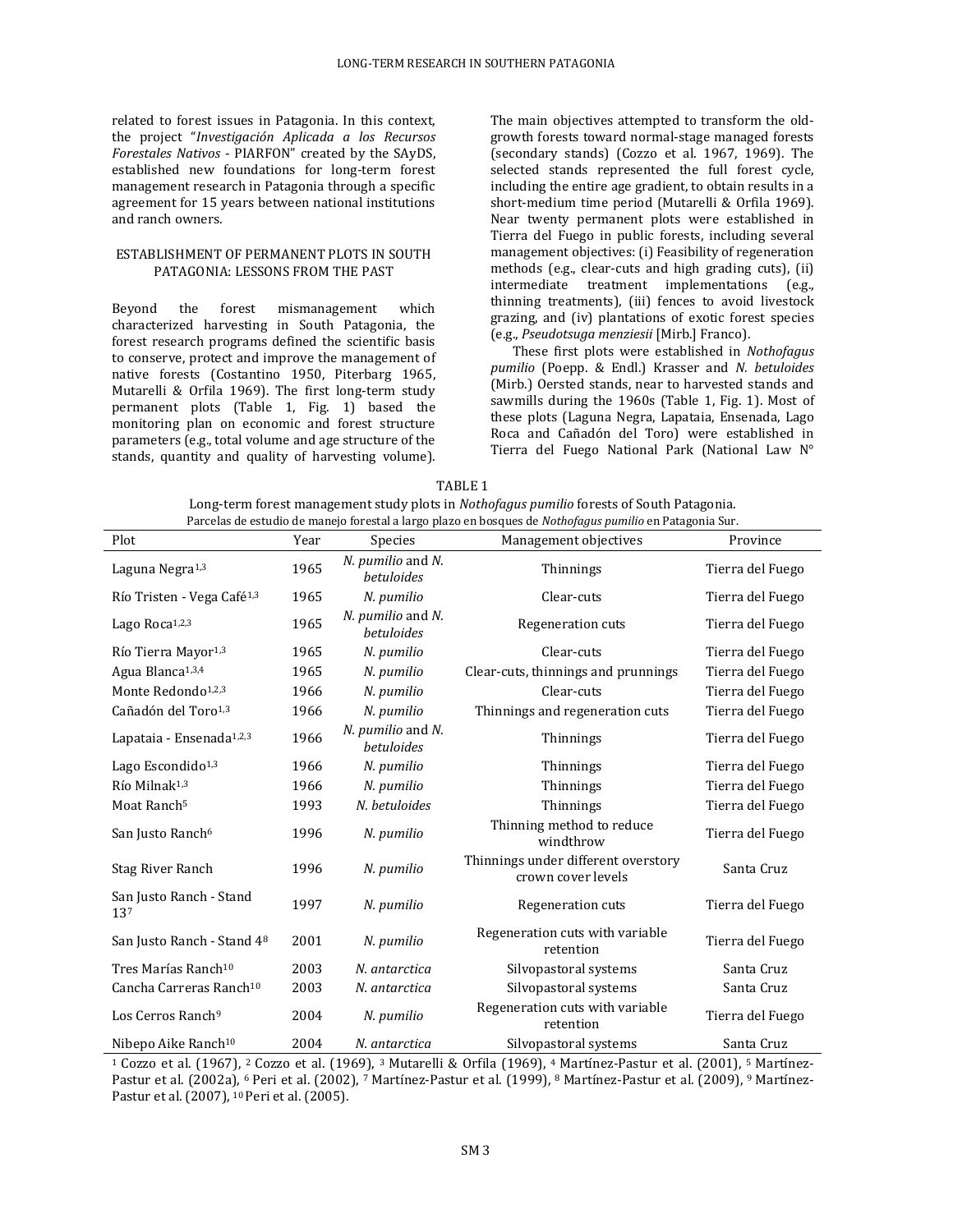15,554), where further silviculture interventions of these stands were not possible because of their location in the restricted areas. Other plots (Monte Redondo, Río Tristen, Vega Café and Tierra Mayor) were partially destroyed by a gas pipeline construction, and the remaining trials were included within a natural reserve with exclusive tourism use (1994 - Provincial Decree-Law N° 2,256). At the moment three plots remain intact, but only one (Agua Blanca plot) was under a continuous monitoring plan (Cozzo et al. 1967, 1969, Mutarelli & Orfila 1969). At the Agua Blanca plot (16 ha), the forest was harvested by clear-cuts (year 1965), and subsequently six different thinning treatments were applied on the established regeneration (year 1985). These treatments included classical (fixed distances and high-quality selection cuts) and non-traditional proposals (clear-cuts in strips with different orientations and clear-cuts using a checkerboard design). On these plots a second thinning intervention with prunnings were applied during the years 1999- 2000 (Martínez Pastur et al. 2001).

The failure in most of these early long-term study

permanent plots were due to: (i) A lack of land use planning by the provincial government, (ii) insufficient interest of the society on environmental conservation and long-term forest research, (iii) a complete absence of commitment of the main scientific institutions, as well as forest resource administrations to finance long-term forest studies, and (iv) the scarce contribution from ranchers and sawmill owners. The responsible institutions of the establishment of the described plots (Table 1, Fig. 1) never implemented programs to ensure their maintenance and monitoring plan, leaving the continuity of measurements of these plots under the exclusive responsibility and initiative of each scientific researcher.

## COLLABORATION VALUES BETWEEN COMPANIES AND RESEARCH INSTITUTIONS: CHALLENGES FROM THE PRESENT

After IFONA was dissolved, INTA established a forest research program in Patagonia, including a strong alliance with private forest companies. In particular,



*Fig. 1:* Location of long-term research sites in the Argentine portion of South Patagonia.

Ubicación de las parcelas de investigación a largo plazo en el sector argentino de Patagonia Sur.

1 = Laguna Negra, Lago Roca, Cañadón del Toro, Lapataia and Ensenada; 2 = Río Tristen, Vega Café and Monte Redondo; 3 = Río Tierra Mayor; 4 = Lago Escondido; 5 = Río Milnak; 6 = Agua Blanca; 7 = Moat Ranch; 8 = Los Cerros Ranch; 9 = San Justo Ranch; 10 = Stag River Ranch; 11 = Tres Marías Ranch and Cancha Carreras Ranch.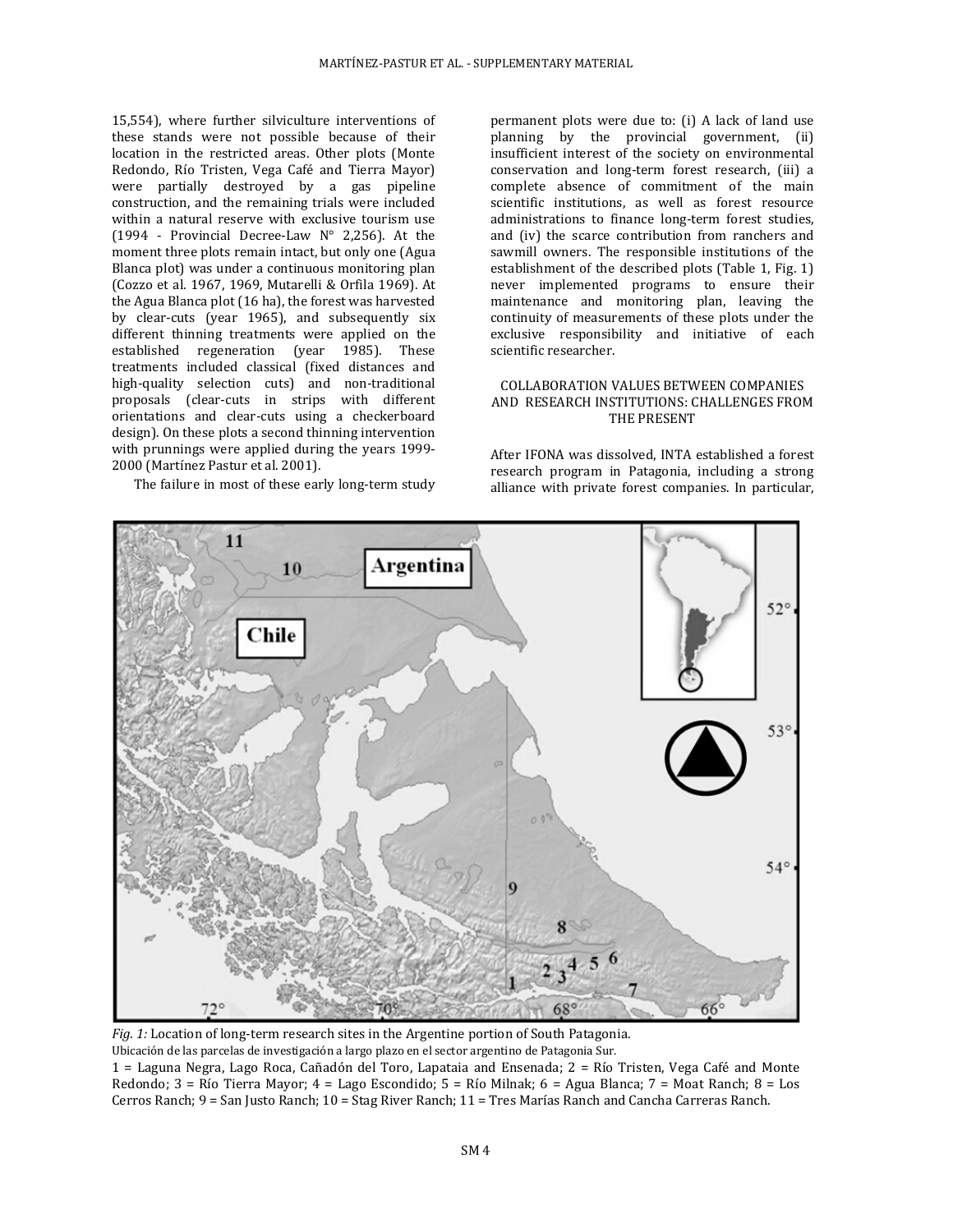at the middle of the 1990s a collaboration program was established in South Patagonia among national<br>institutions (INTA and CONICET), national CONICET), universities (Universidad Nacional de La Plata, Universidad Nacional de la Patagonia Austral and Universidad Nacional del Sur), ranchers and forest companies (sawmills and carpenter workshops). The primary objectives were to improve the economy of the forest companies by studying the biometry and forest yield during the harvesting processes (e.g., Martínez Pastur et al. 2000) and to define the feasibility of a long-term forest management in South Patagonia. For these reasons, a new network of longterm study permanent plots was established. The first plots were designed to study the most adequate silviculture practices in secondary forests of *N. pumilio* and *N. betuloides* (Table 1, Fig. 1) by the implementation of intermediate treatments through different thinning and prunning alternatives: (i) Moat Ranch (since year 1993) in 1 ha, (ii) San Justo Ranch (since year 1996) in 2 ha, and (iii) Stag River Ranch (since year 1996) in 2 ha (Martínez Pastur et al. 1997, 2001, 2002a, Peri et al. 2002). After that, a permanent

plot was established in San Justo Ranch - Stand 13 (since year 1997) in 2 ha to define most effective harvesting strategies and their impact over forest regeneration (Martínez Pastur et al. 1999). Through these plots it was possible to obtain valuable data to analyze the economical feasibility of different thinning treatments (e.g., Fig. 2), or the effectiveness of a silvicultural practice, in example, a shelterwood cut using the remnant overstory and seedling bank dynamics (establishment, growth and mortality) as indicators (Fig. 3).

During the last ten years, some forest companies began to analyze the feasibility of participation in new international markets, but first they needed to certify their activities (e.g., Forest Stewardship Council). In this context, several studies were carried out in *N. pumilio* forests by analyzing forest management impact on biodiversity (Deferrari et al. 2001, Spagarino et al. 2001, Martínez Pastur et al. 2002b), as well as their compartmentalization at the landscape level (Lencinas et al. 2007, 2008a, 2008b). As a consequence, long-term agreements were signed in order to study the feasibility of implementation of



*Fig. 2:* Example of data obtained in long-term research plots: total over bark volume (VTCC) of thinned (1,000 to 5,000 trees ha-1) and control unthinned stands in *Nothofagus betuloides* forests of Ea. Moat plot (Tierra del Fuego - Argentina) (data from 45 to 51 years of the stand were published in Martínez-Pastur et al. 2002a and from 51 to 59 years of the stand are unpublished data).

Ejemplo de datos obtenidos en parcelas de estudio a largo plazo: volumen total con corteza (VTCC) de rodales raleados (1,000 a 5,000 árboles ha-1) y testigo en bosques de *Nothofagus betuloides* en Ea. Moat (Tierra del Fuego - Argentina) (los datos desde 45 a 51 años del rodal está publicado en Martínez Pastur et al. 2002a y desde 51 a 59 años del rodal son inéditos).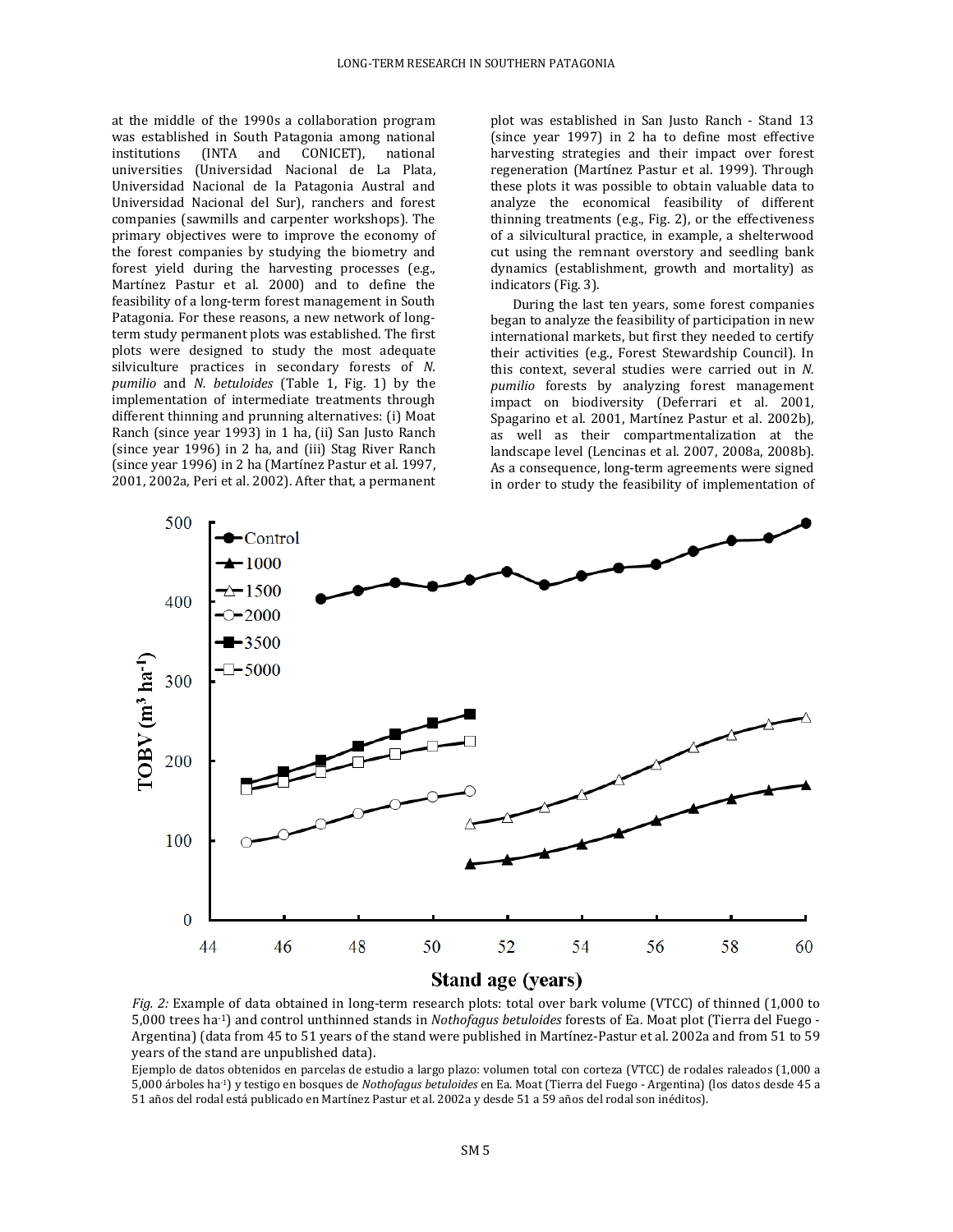different silviculture alternatives such as variable retention in forests of San Justo Ranch - Stand 4 (since year 2001) in 61 ha (Martínez Pastur et al. 2009), focusing mainly on measurements of biodiversity variables (Ducid et al. 2005, Lencinas et al. 2007, 2008c, 2009). Finally, a large plot was established in Los Cerros Ranch (since year 2004) in 70 ha of native forests to analyze long-term implementation of a variable retention system into the planning of a middle size forest company (Kareken Sawmill) and with the support of the PIARFON project of SAyDS and the Agencia Nacional de Promoción Científica y Tecnológica (Argentina).

Similar to the *N. pumilio* trend, during the last years, the interest to attain a sustainable use of *N. antarctica* (Foster) Oerst. forests increased significantly in Patagonia (Peri et al. 2005, Peri 2005, 2006). Three long-term study research plots were established to monitoring the silvopastoral management, analyzing different thinning intensities, the improving of understory grass production, livestock carry capacity, and to provide strategies to preserve the native tree strata over time: (i) Tres Marías Ranch (since year 2003) in 6 ha, (ii) Cancha Carreras Ranch (since year 2003) in 16 ha, and (iii) Nibepo Aike Ranch (since year 2004) in 5 ha, the latter plot was established during the PIARFON project of SAyDS (Peri et al. 2005).

The design of these network plots considered the lessons from the past, trying to improve the feasibility

of the monitoring plan in the future: (i) The new plots were established on private lands, (ii) location, design and establishment of permanent plots were carried out together with private companies and ranch owners, (iii) several agreements were signed between national institutions for the study and monitoring of the permanent plots, (iv) joint venture projects were financed between national institutions and private companies in a short-term period to survey the data of the monitoring plan, and (v) a campaign to increase the awareness of the importance of long-term forest studies was implemented for sawmills, ranch owners and foresters. The main limitations found in the process were: (i) the lack of commitment from the government (e.g., Provincial Forest Services), (ii) the absence of long-term financed projects (> 5 years), and (iii) the responsibility for the continuity of plots monitoring relies on the exclusive initiative of the researchers. Finally, it is important to highlight that most of the permanent plot studies compare variable values before and after the silvicultural practices (Before-After-Control-Impact or BACI approach) to determine the extent of variation in biodiversity prior to the implemented treatment (Wardell-Johnson & Williams 2000, Watherhouse & Armleder 2007).

### LONG-TERM STUDIES IN FOREST MANAGEMENT OF SOUTH PATAGONIA

The monitoring of permanent plots included



*Fig. 3:* Example of data obtained in long-term research plots: age structure of *Nothofagus pumilio* seedling bank in a harvested stand 13 years ago in San Justo Ranch - Stand 13 (Tierra del Fuego - Argentina). Black line = seedlings age structure in year 2009, grey lines = seedlings age structure in years 2001-2008, dotted line = seedling height. Arrow indicates the harvesting date, where seedlings density data at the right of the arrow were established prior to harvesting (unpublished data).

Ejemplo de datos obtenidos en parcelas de estudio a largo plazo: estructura de edades del banco de plántulas en un bosque de *Nothofagus pumilio* cosechado hace 12 años en la Ea. San Justo - Rodal 13 (Tierra del Fuego - Argentina). Línea negra = estructura de edades de la regeneración en el año 2009, líneas grises = estructura de edades de la regeneración en los años 2001-2008, línea punteada = altura de las plántulas. La flecha indica el año de la cosecha, donde las plántulas que aparecen a la derecha de la flecha se establecieron previo a la corta (datos inéditos).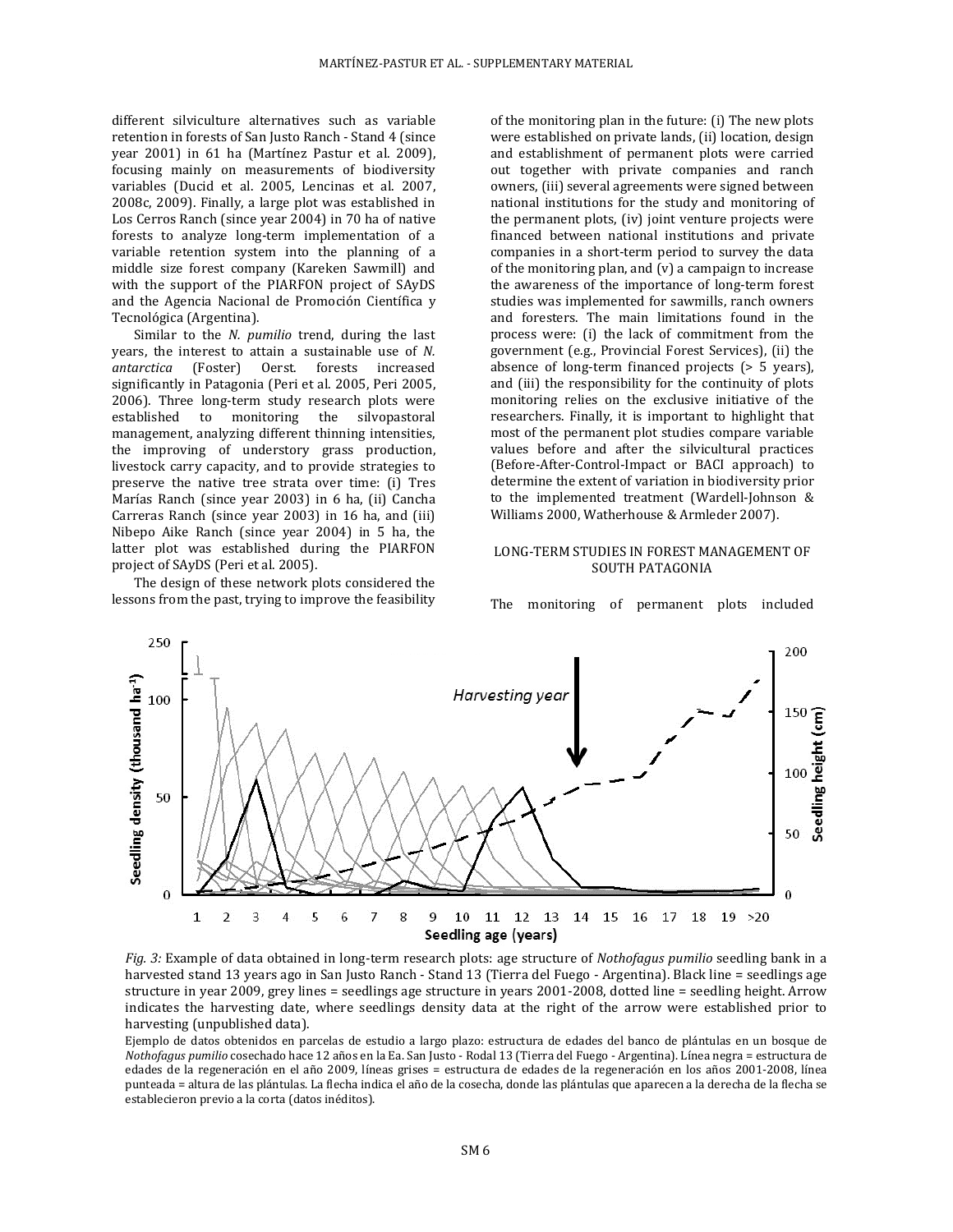economic, silvicultural and ecological parameters (Table 2). The economic and silvicultural parameters were: (i) tree and stand growth in managed and unmanaged stands (e.g., Moat Ranch) (Fig. 2) under different overstory crown classes (e.g., Stag River Ranch), or with different economical alternatives implementation including prunnings (e.g., Agua Blanca), or proposals to reduce the wind-throw risks (e.g., Ea. San Justo), or silvopastoral systems applications (e.g., Tres Marías Ranch, Cancha Carreras Ranch, Nibepo Aike Ranch) (Martínez Pastur et al. 2001, 2002a, Peri et al. 2002, 2005); (ii) harvesting yield for sawmill or firewood-pole yield in secondary forests (e.g., San Justo Ranch) and old-growth forests harvested by using shelterwood cuts (e.g., San Justo Ranch - Stand 13), variable retention (e.g., San Justo Ranch - Stand 4) or the application of silvopastoral systems (e.g., Tres Marías Ranch, Cancha Carreras Ranch, Nibepo Aike Ranch) (Martínez Pastur et al. 1999, 2009, Peri et al. 2002, 2005); and (iii) remnant overstory dynamics after harvesting (e.g., San Justo

Ranch - Stand 4 and Stand 13, Los Cerros Ranch, Nibepo Aike Ranch) (Peri et al. 2005, Martínez Pastur et al. 2007, 2009).

The ecological parameters included: (i) flowering and seeding patterns, as well as regeneration dynamic in shelterwood cuts, variable retention and silvopastoral systems along crown cover gradients (e.g., San Justo Ranch - Stand 4 and 13, Los Cerros Ranch) (Fig. 3), and water soil contents (e.g., Tres Marías Ranch, Cancha Carreras Ranch, Nibepo Aike Ranch) (Martínez Pastur et al. 1999, 2007, 2008, Peri et al. 2005); (ii) microclimatic variables measured by weather stations (Davis Weather Wizard III and accessories - USA) and data loggers (HOBO ONSET and Watchdog Spectrum - USA) to quantify air and soil temperatures, relative air humidity, wind speed and direction, rainfall and soil moisture (Watermark Spectrum - USA) (Peri et al. 2005, Martínez Pastur et al. 2007); (iii) biodiversity assesments, including birds, insects, vascular plants, ferns, mosses and fungi (Peri et al. 2005, Ducid et al. 2005, Lencinas et al.

TABLE 2

| Research studies carried out in the current long-term plots of South Patagonia.                  |  |
|--------------------------------------------------------------------------------------------------|--|
| Investigación llevada a cabo en las actuales parcelas de estudio a largo plazo en Patagonia Sur. |  |

|                                                         |                  |                     |                     |                  |                            | Plot                      |                     |                       |                  |                     |
|---------------------------------------------------------|------------------|---------------------|---------------------|------------------|----------------------------|---------------------------|---------------------|-----------------------|------------------|---------------------|
| Research studies                                        | Agua Blanca      | Moat Ranch          | San Justo Ranch     | Stag River Ranch | San Justo Ranch - Stand 13 | San Justo Ranch - Stand 4 | Tres Marías Ranch   | Cancha Carreras Ranch | Los Cerros Ranch | Nibepo Aike Ranch   |
| Thinning treatments                                     | 1985 P1          | 1993 P <sup>2</sup> | 1996 P <sup>3</sup> | 1996 P           |                            |                           | 2003 P9             | 2003 P <sup>9</sup>   |                  | 2004 P <sup>9</sup> |
| Prunning treatments<br>Natural forest stand<br>dynamics | 1999 P<br>1999 P | 1993 P <sub>2</sub> | 1996 P <sup>3</sup> | 1996 P           |                            |                           |                     |                       |                  | 2004 P9             |
| Forest yield                                            |                  |                     | 19993               |                  | 19974                      | 20015                     | 20039               | 20039                 |                  | 20049               |
| Remnant overstory<br>dynamics                           |                  |                     |                     |                  | 1997 P                     | 2001 P5                   |                     |                       | 2005 P7          | 2004 P <sup>9</sup> |
| Seed production                                         |                  |                     |                     |                  |                            | 2002 P                    | 2003 P <sup>9</sup> | 2003 P <sup>9</sup>   | 2006 P7,8        | 2004<br>20069       |
| Regeneration dynamics                                   |                  |                     |                     |                  | 1997 P <sup>4</sup>        | 2001P                     | 2003 P <sup>9</sup> | 2003 P <sup>9</sup>   | 2004 P7          |                     |
| Microclimatic variables                                 |                  |                     |                     |                  |                            | 2002<br>2005              | 2003 P9             | 2003 P9               | 2005 P7          | 2004<br>20069       |
| Biodiversity                                            |                  |                     |                     |                  | 1997                       | 2001<br>20056             | 2003 P9             | 2003 P9               | 2005 P7          | 2004<br>20069       |
| Pastures                                                |                  |                     |                     |                  |                            |                           | 2003 P <sup>9</sup> | 2003 P <sup>9</sup>   |                  | 2004<br>20069       |
| Eco-physiological<br>studies                            |                  |                     |                     |                  |                            |                           | 2007                | 2007                  | 2005 P           |                     |
| Litter production                                       |                  |                     |                     |                  |                            | 2002 P                    | 2003 P <sup>9</sup> | 2003 P <sup>9</sup>   | 2006 P           |                     |
| Nutrient cycles                                         |                  |                     |                     |                  |                            | 2003<br>2007              | 2003 P9             | 2003 P9               | 2006 P7          |                     |
| Soil properties                                         |                  |                     |                     |                  |                            | 2003 P                    | 2003 P              | 2003 P                | 2006 P7          |                     |

P = to the present (2008). Partial published results appear in: <sup>1</sup>Martínez-Pastur et al. (2001), <sup>2</sup>Martínez-Pastur et al. (2002a), <sup>3</sup>Peri et al. (2002), 4Martínez-Pastur et al. (1999), 5Martínez-Pastur et al. (2009), 6Ducid et al. (2005) and Lencinas et al. (2007, 2008c, 2009), 7Martínez-Pastur et al. (2007), 8Martínez-Pastur et al. (2008), 9Peri et al. (2005).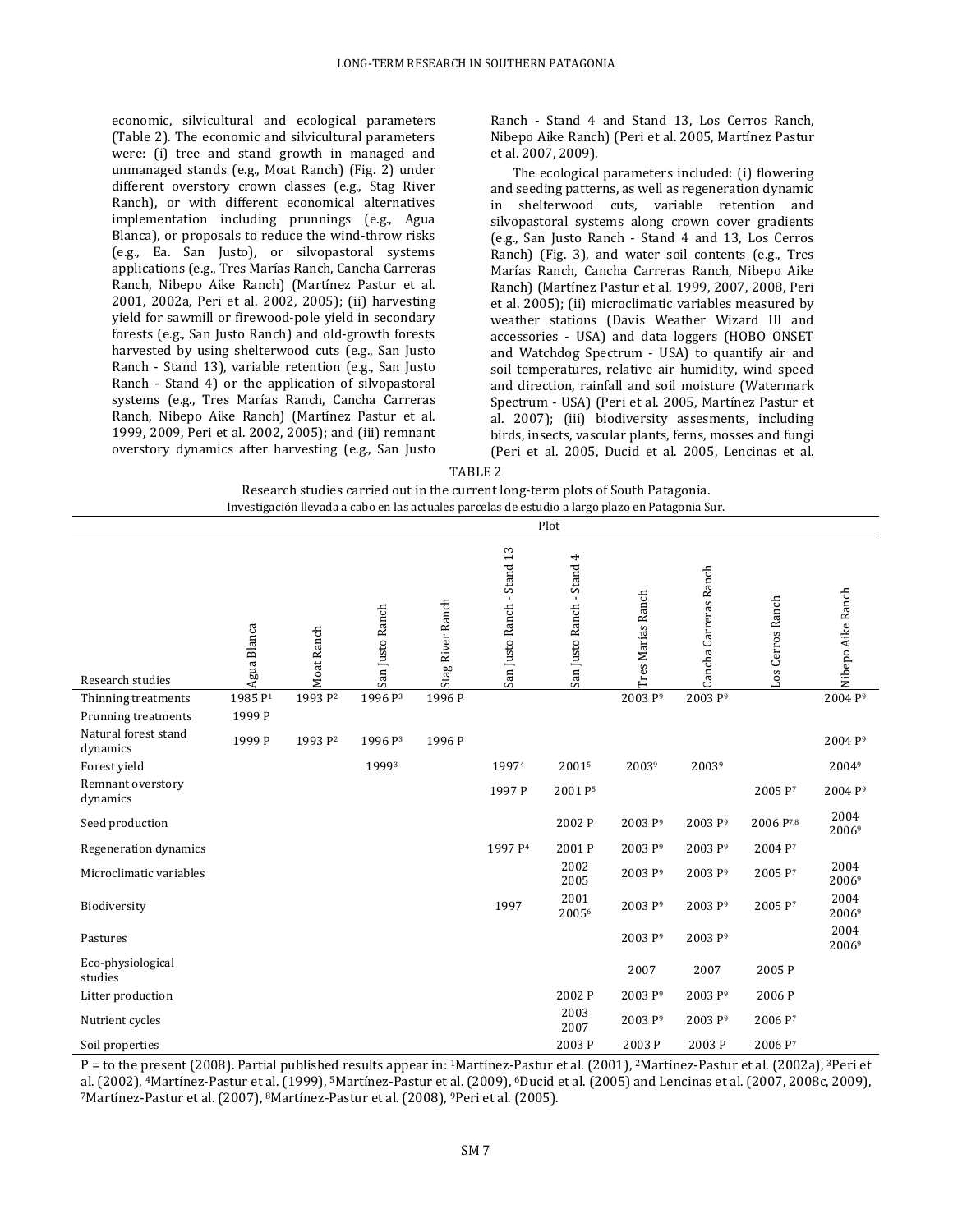2007, 2008c, 2009, Martínez Pastur et al. 2007); (iv) pasture productivity for different silvopastoral system alternatives, site classes and shade conditions (e.g., Tres Marías Ranch, Cancha Carreras Ranch, Nibepo Aike Ranch) (Peri et al. 2005); (v) ecophysiological processes including photosynthesis, plant moisture stress, biomass partitioning and light requirements; and (vi) litter production, nutrient cycles (decomposition, mineralization and (decomposition, mineralization and immobilization in N and P) and soil properties changes in variable retention treatments and silvopastoral systems (Peri et al. 2005, Martínez Pastur et al. 2007). Beside this, several abiotic and biotic variables were not included in the present sampling, but should be included for a better understanding of the analyzed treatments, e.g., fungi and lichens, non-vascular flora, ecology of affected species (e.g., coleopterons), mammals including bats, regeneration dynamics including inter-specific competition or facilitation, aquatic insects, water cycles, and social aspects of the economical proposed activities.

### FINAL REMARKS

The forest industry plays an important role in the social-economic development of South Patagonia mainly in Tierra del Fuego (Mutarelli & Orfila 1969). Forest research programs in Argentina had demonstrated the feasibility for improving the sustainable use of *Nothofagus* forests by improving their regeneration, conservation and development and by stabilizing the industries in defense of the forest national patrimony (Mutarelli & Orfila 1973).

The study of long-term plots allowed: (i) To propose new harvesting systems by maximizing yield and improving conservation value of forests under<br>management (e.g., variable retention and management (e.g., variable retention and silvopastoral systems) (Martínez Pastur et al. 2009, Peri 2005, 2006), (ii) to determine the economical feasibility of intermediate treatment implementations, (iii) to define base-lines and impacts of different silvicultural treatments, (iv) to propose a wide spectrum monitoring methodologies and establish demonstrative areas of forest management, and (v) to provide areas and knowledge to train professionals in forest management and biodiversity conservation practices. The surviving permanent plots in *Nothofagu*s forest in South Patagonia and the information obtained over the last 15 years could be used as a starting point to define a regional nucleus that could participate in the International Long Term Ecological Research (ILTER) to improve the use of native forests. However, the long-term research network implemented not includes the same sampling methodologies nor the same design and size. It is important to highlight the importance of the future sampling designs to make comparable the data taking in these network and other networks around the World.

The current network of long-term research plots is not enough to define the sustainable forest management proposals for all the forest types and environmental variability. However, these plots can provide good decision tools to propose new lineaments for an adaptive management in a wide spectrum of objectives (e.g., biodiversity conservation and timber production). Better understanding the results of existing long-term studies and also realizing the existence of permanent plots in Patagonia for future research will hopefully contribute to solve regional ecological and socio-economic challenges in the sustainable use of our native forests. However, research and administrative institutions, forest companies, ranches and sawmills must cooperate and have a sustained commitment to finance and maintaining these large unique long-term plots and research platforms.

### ACKNOWLEDGEMENTS

To the sawmills and companies that contributed to long-term research in South Patagonia. To Ricardo Vukasovic (Servicios Forestales), Rosina Soler Esteban (CADIC), Horacio Ivancich (CADIC), Lucas Monelos (UNPA), Héctor Bahamonde (INTA), and Verónica Gargaglione (INTA) for active collaboration in the projects, and the organizers of the international workshop "Confronting global change with a network of long-term socio-ecological research sites in the south of the Americas" (MIDEPLAN ICM P05-002, CONICYT PFB-23).

### LITERATURE CITED

- ALFONSO J (1942) Los bosques de Tierra del Fuego. Revista Suelo Argentino (Argentina) 1: 47-51.
- ALONSO O, E MUTARELLI & E ORFILA (1968) Resultado de los tres primeros años del plan de investigaciones silviculturales y dasométricas necesarias para la organización económica de los bosques subantárticos argentinos. Revista Forestal Argentina (Argentina) 12: 3-31.
- COSTANTINO I (1950) La lenga: Estudio forestal y método de tratamiento. Revista de la Facultad de Agronomía de La Plata (Argentina) 27: 197- 220.
- COZZO D, E MUTARELLI & E ORFILA (1967) Plan de Investigaciones silviculturales y dasonómicas necesarias para la organización económica de los bosques subantárticos argentinos. Plan n°118. Convenio Cátedra de Dasonomía - UBA y CAFPTA.
- COZZO D, E MUTARELLI & E ORFILA (1969) Plan de Investigaciones silvo-dasocráticas en las etapas de ordenación, recuperación y reproducción económica de los bosques Andino-Patagónicos. Plan n°129. Convenio Cátedra de Dasonomía - UBA y CAFPTA.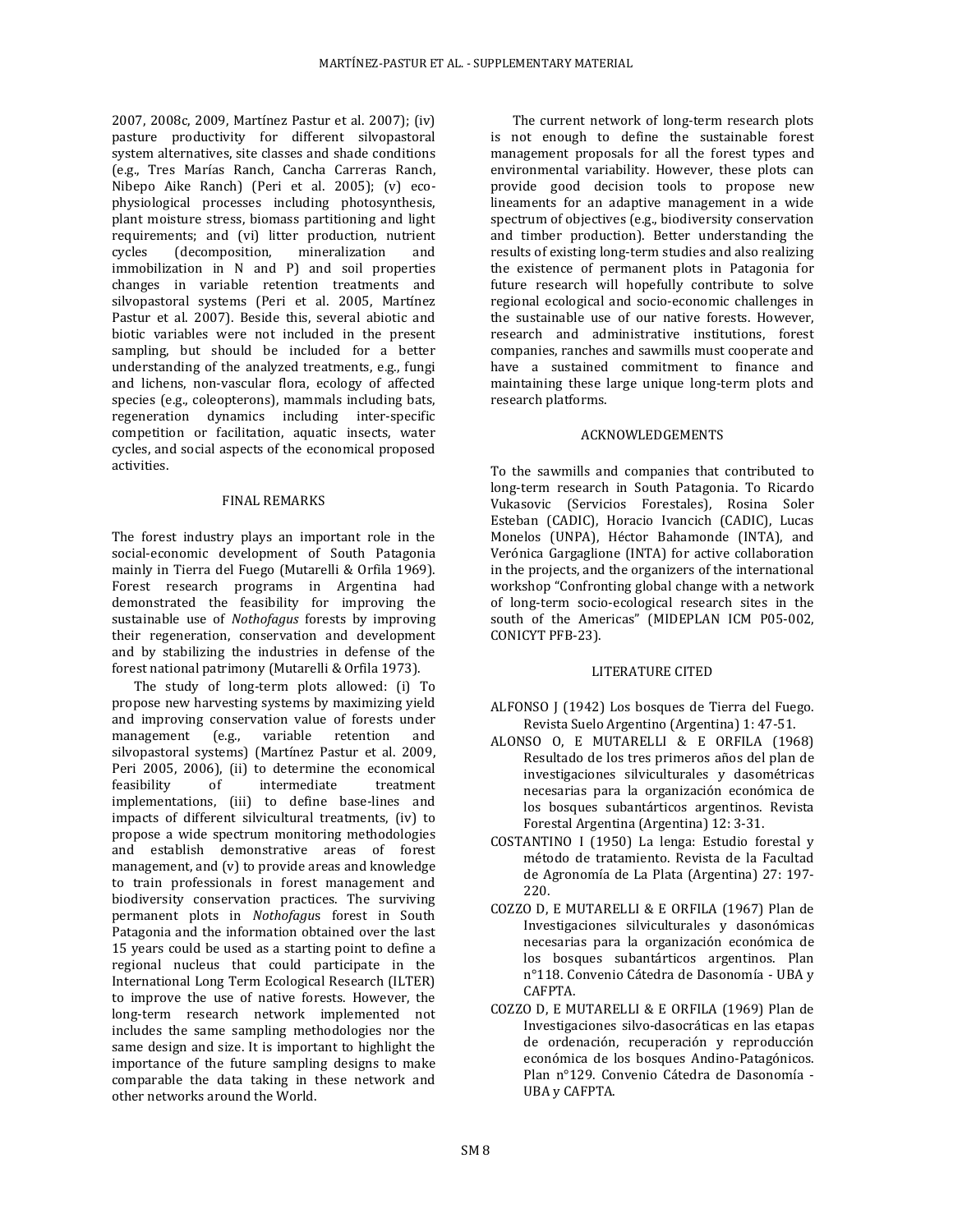- DEFERRARI G, C CAMILION, G MARTÍNEZ-PASTUR & P PERI (2001) Changes in *Nothofagus pumilio*  $\delta$  biodiversity management cycle: Birds. Biodiversity and Conservation 10: 2093-2108.
- DUCID G, M MURACE & JM CELLINI (2005) Diversidad fúngica en el filoplano de *Osmorhiza* spp. relacionado con el sistema de regeneración empleado en bosques de *Nothofagus pumilio* en Tierra del Fuego, Argentina. Bosque 26: 33-42.
- FRANKLIN J, D BERG, D THORNBURGH & J TAPPEINER (1997) Alternative silvicultural approaches to timber harvesting: Variable retention harvest systems. In: Kohm K & J Franklin (eds) Creating a forestry for the 21st Century: 111-140. Island press, New York, USA.
- GEA G, G MARTÍNEZ-PASTUR, JM CELLINI & MV LENCINAS (2004) Forty years of silvicultural management in southern *Nothofagus pumilio* (Poepp. et Endl.) Krasser primary forests. Forest Ecology and Management 201: 335-347.
- GONZÁLEZ M, C DONOSO-ZEGERS, P OVALLE & G MARTÍNEZ-PASTUR (2006) *Nothofagus pumilio* (Poepp. et Endl) Krasser - lenga, roble blanco, leñar, roble de Tierra del Fuego - Familia: Fagaceae. In: Donoso-Zegers C (ed) Las especies arbóreas de los bosques templados de Chile y Argentina: Autoecología: 486-500. Marisa Cúneo Ed., Valdivia, Chile.
- LENCINAS MV, G MARTÍNEZ-PASTUR, M MEDINA & C BUSSO (2005) Richness and density of birds in timber *Nothofagus pumilio* forests and their unproductive associated environments. Biodiversity and Conservation 14: 2299-2320.
- LENCINAS MV, G MARTÍNEZ-PASTUR, E GALLO, A MORETTO, C BUSSO & P PERI (2007) Mitigation of biodiversity loss in *Nothofagus pumilio* managed forests of South Patagonia. In: Pacha MJ, S Luque, L Galetto & L Iverson (eds) Understanding biodiversity loss: An overview of forest fragmentation in South America. Part III: Landscape ecology for conservation, management and restoration: 112-120. IALE Landscape Research and Management papers.
- LENCINAS MV, G MARTÍNEZ-PASTUR, C ANDERSON & C BUSSO (2008a) The value of timber quality forests for insect conservation on Tierra del Fuego Island compared to associated nontimber quality stands. Journal of Insect Conservation 12: 461-475.
- LENCINAS MV, G MARTÍNEZ-PASTUR, P RIVERO & C BUSSO (2008b) Conservation value of timber quality vs. associated non-timber quality stands for understory diversity in *Nothofagus* forests. Biodiversity and Conservation 17: 2579-2597.
- LENCINAS MV, G MARTÍNEZ-PASTUR, R SOLÁN, E GALLO & JM CELLINI (2008c) Forest management with variable retention impact over moss communities of *Nothofagus pumilio* understory. Forstarchiv 79: 77-82.
- LENCINAS MV, G MARTÍNEZ-PASTUR, E GALLO & JM CELLINI (2009) Alternative silviculture with variable retention to improve bird conservation in timber managed South Patagonia forests. Forest Ecology and Management 258: 472-480.
- MARTÍNEZ-PASTUR G, P PERI, R VUKASOVIC, S VACCARO & V PIRIZ-CARRILLO (1997) Site index equation for *Nothofagus pumilio* Patagonian forest. Phyton 6: 55-60.
- MARTÍNEZ-PASTUR G, P PERI, MC FERNÁNDEZ & G STAFFIERI (1999) Desarrollo de la regeneración a lo largo del ciclo del manejo forestal de un bosque de *Nothofagus pumilio*: 1. Incidencia de la cobertura y el aprovechamiento o cosecha. Bosque 20: 39-46.
- MARTÍNEZ-PASTUR G, JM CELLINI, P PERI, R VUKASOVIC & C FERNÁNDEZ (2000) Timber production of *Nothofagus pumilio* forests by a shelterwood system in Tierra del Fuego (Argentina). Forest Ecology and Management 134: 153-162.
- MARTÍNEZ-PASTUR G, JM CELLINI, MV LENCINAS, R VUKASOVIC, R VICENTE, F BERTOLAMI & J GIUNCHI (2001) Modificación del crecimiento y de la calidad de fustes en un raleo fuerte de un rodal en fase de crecimiento óptimo inicial de *Nothofagus pumilio* (Poepp. et Endl.) Krasser. Ecología Austral (Argentina) 11: 95-104.
- MARTÍNEZ-PASTUR G, JM CELLINI, MV LENCINAS, R VUKASOVIC, P PERI & S DONOSO (2002a) Response of *Nothofagus betuloides* (Mirb.) Oersted to different thinning intensities in Tierra del Fuego (Argentina). Interciencia 27: 679-685.
- MARTÍNEZ-PASTUR G, P PERI, MC FERNÁNDEZ, G STAFFIERI & MV LENCINAS (2002b) Changes in understory species diversity during the *Nothofagus pumilio* forest management cycle. Forest Research 7: 165-174.
- MARTÍNEZ-PASTUR G & MV LENCINAS (2005) El manejo forestal en los bosques de *Nothofagus pumilio* en Tierra del Fuego. IDIA XXI (Argentina) 5: 107-110.
- MARTÍNEZ-PASTUR G, MV LENCINAS, P PERI, A MORETTO, JM CELLINI, I MORMENEO & R VUKASOVIC (2007) Harvesting adaptation to biodiversity conservation in sawmill industry: Technology innovation and monitoring program. Technology Management and Innovation 2: 58-70.
- MARTÍNEZ-PASTUR G, MV LENCINAS, P PERI & JM CELLINI (2008) Flowering and seeding patterns in unmanaged and managed *Nothofagus pumilio* forests with a silvicultural variable retention system. Forstarchiv 79: 60-65.
- MARTÍNEZ-PASTUR G, JM CELLINI, P PERI, MV LENCINAS, E GALLO & R SOLER-ESTEBAN (2009) Timber management with variable retention in *Nothofagus pumilio* forests of